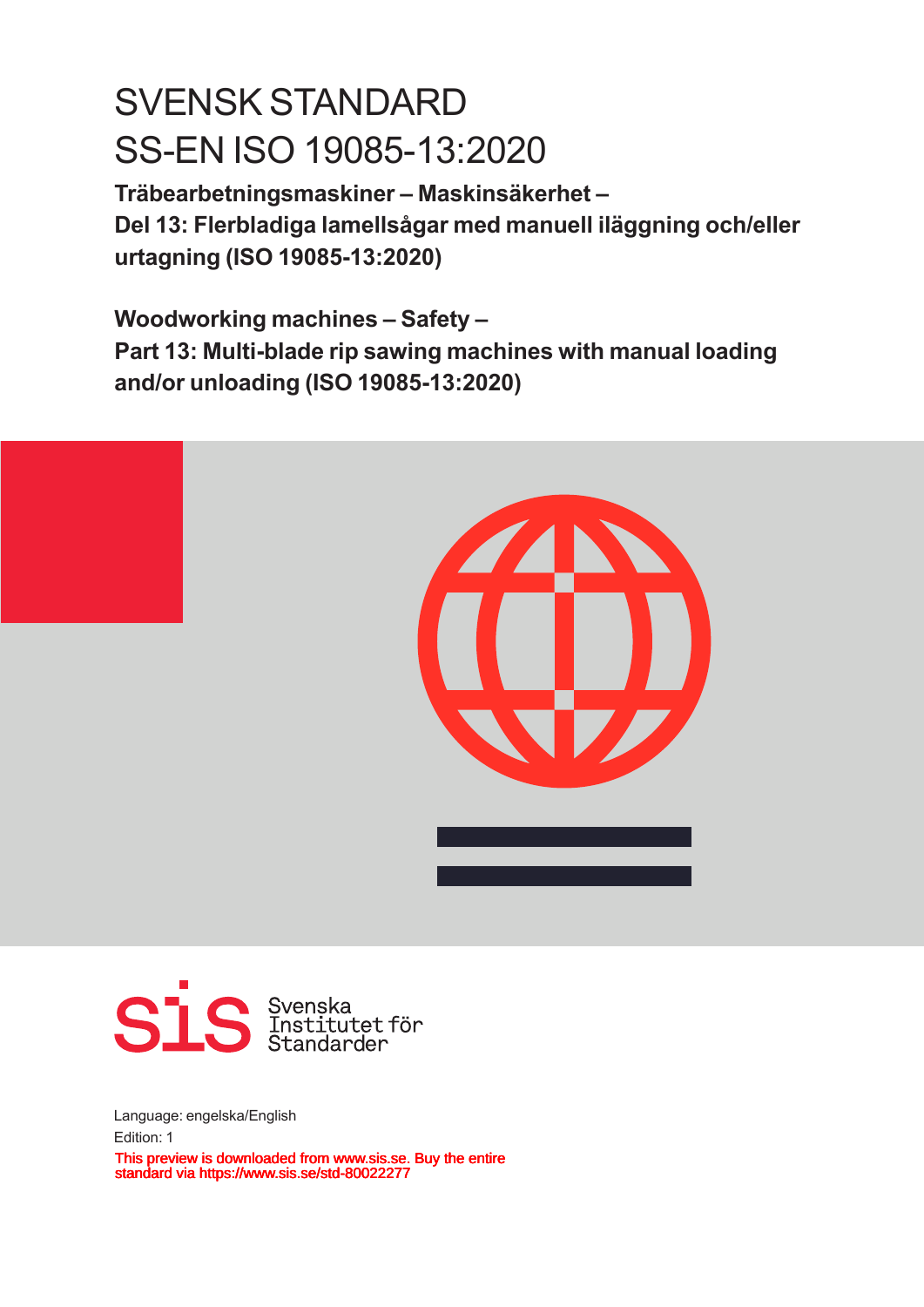

Den här standarden kan hjälpa dig att effektivisera och kvalitetssäkra ditt arbete. SIS har fler tjänster att erbjuda dig för att underlätta tillämpningen av standarder i din verksamhet.

#### **SIS Abonnemang**

Snabb och enkel åtkomst till gällande standard med SIS Abonnemang, en prenumerationstjänst genom vilken din organisation får tillgång till all världens standarder, senaste uppdateringarna och där hela din organisation kan ta del av innehållet i prenumerationen.

#### **Utbildning, event och publikationer**

Vi erbjuder även utbildningar, rådgivning och event kring våra mest sålda standarder och frågor kopplade till utveckling av standarder. Vi ger också ut handböcker som underlättar ditt arbete med att använda en specifik standard.

#### **Vill du delta i ett standardiseringsprojekt?**

Genom att delta som expert i någon av SIS 300 tekniska kommittéer inom CEN (europeisk standardisering) och/eller ISO (internationell standardisering) har du möjlighet att påverka standardiseringsarbetet i frågor som är viktiga för din organisation. Välkommen att kontakta SIS för att få veta mer!

#### **Kontakt**

Skriv till kundservice@sis.se, besök sis.se eller ring 08 - 555 523 10

**© Copyright/Upphovsrätten till denna produkt tillhör Svenska institutet för standarder, Stockholm, Sverige. Upphovsrätten och användningen av denna produkt regleras i slutanvändarlicensen som återfinns på sis.se/slutanvandarlicens och som du automatiskt blir bunden av när du använder produkten. För ordlista och förkortningar se sis.se/ordlista.**

© Copyright Svenska institutet för standarder, Stockholm, Sweden. All rights reserved. The copyright and use of this product is governed by the end-user licence agreement which you automatically will be bound to when using the product. You will find the licence at sis.se/enduserlicenseagreement.

Upplysningar om sakinnehållet i standarden lämnas av Svenska institutet för standarder, telefon 08 - 555 520 00. Standarder kan beställas hos SIS som även lämnar allmänna upplysningar om svensk och utländsk standard.

Standarden är framtagen av kommittén för Träbearbetningsmaskiner och -verktyg, SIS/TK 247.

Har du synpunkter på innehållet i den här standarden, vill du delta i ett kommande revideringsarbete eller vara med och ta fram andra standarder inom området? Gå in på www.sis.se - där hittar du mer information.

Fastställd: 2020-06-02 ICS: 13.110; 14.320; 79.120.10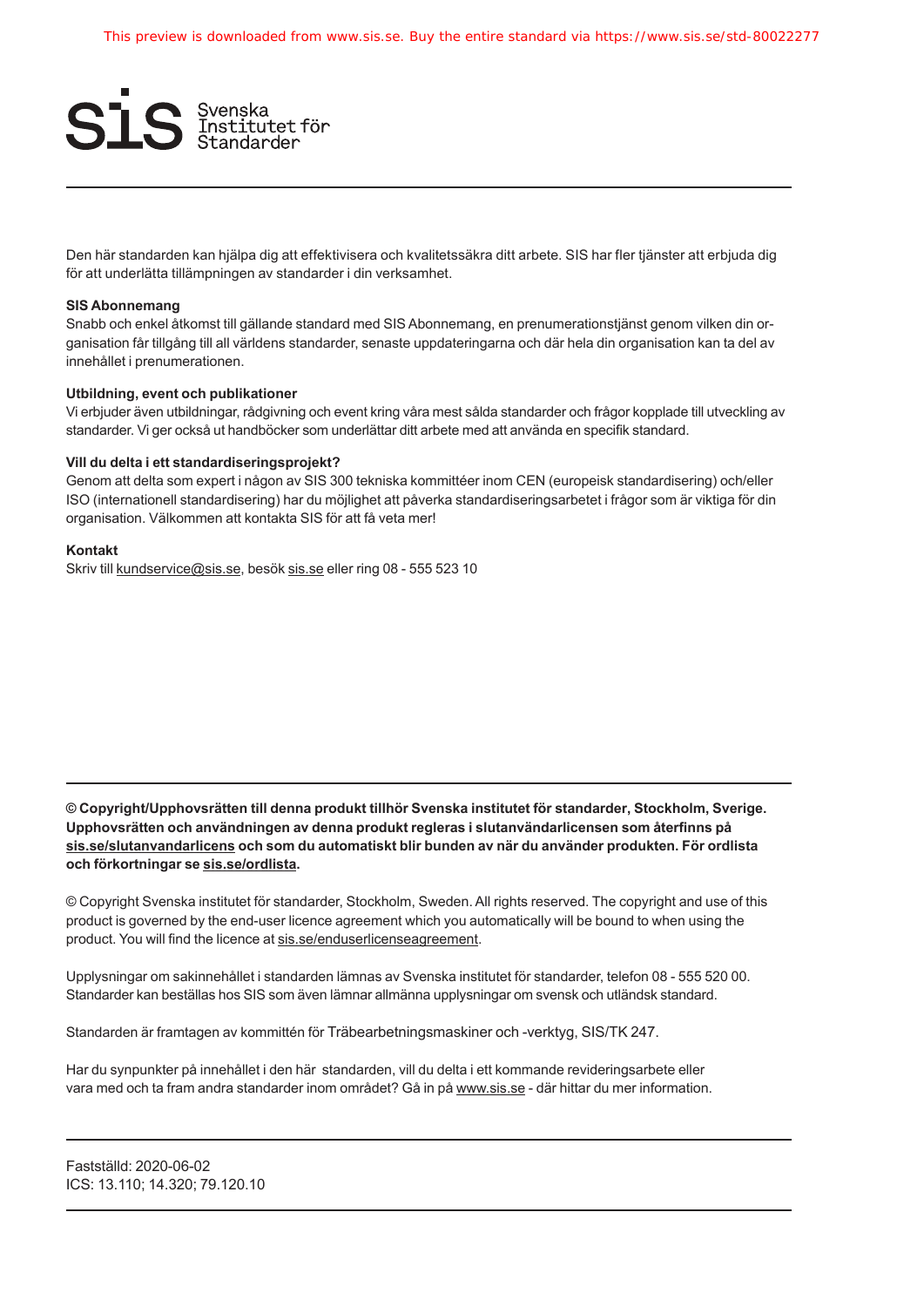This preview is downloaded from www.sis.se. Buy the entire standard via https://www.sis.se/std-80022277



Europastandarden EN ISO 19085-13:2020 gäller som svensk standard. Detta dokument innehåller den officiella engelska versionen av EN ISO 19085-13:2020.

Denna standard ersätter SS-EN 1870-4:2012, utgåva 2

The European Standard EN ISO 19085-13:2020 has the status of a Swedish Standard. This document contains the official version of EN ISO 19085-13:2020.

This standard supersedes the SS-EN 1870-4:2012, edition 2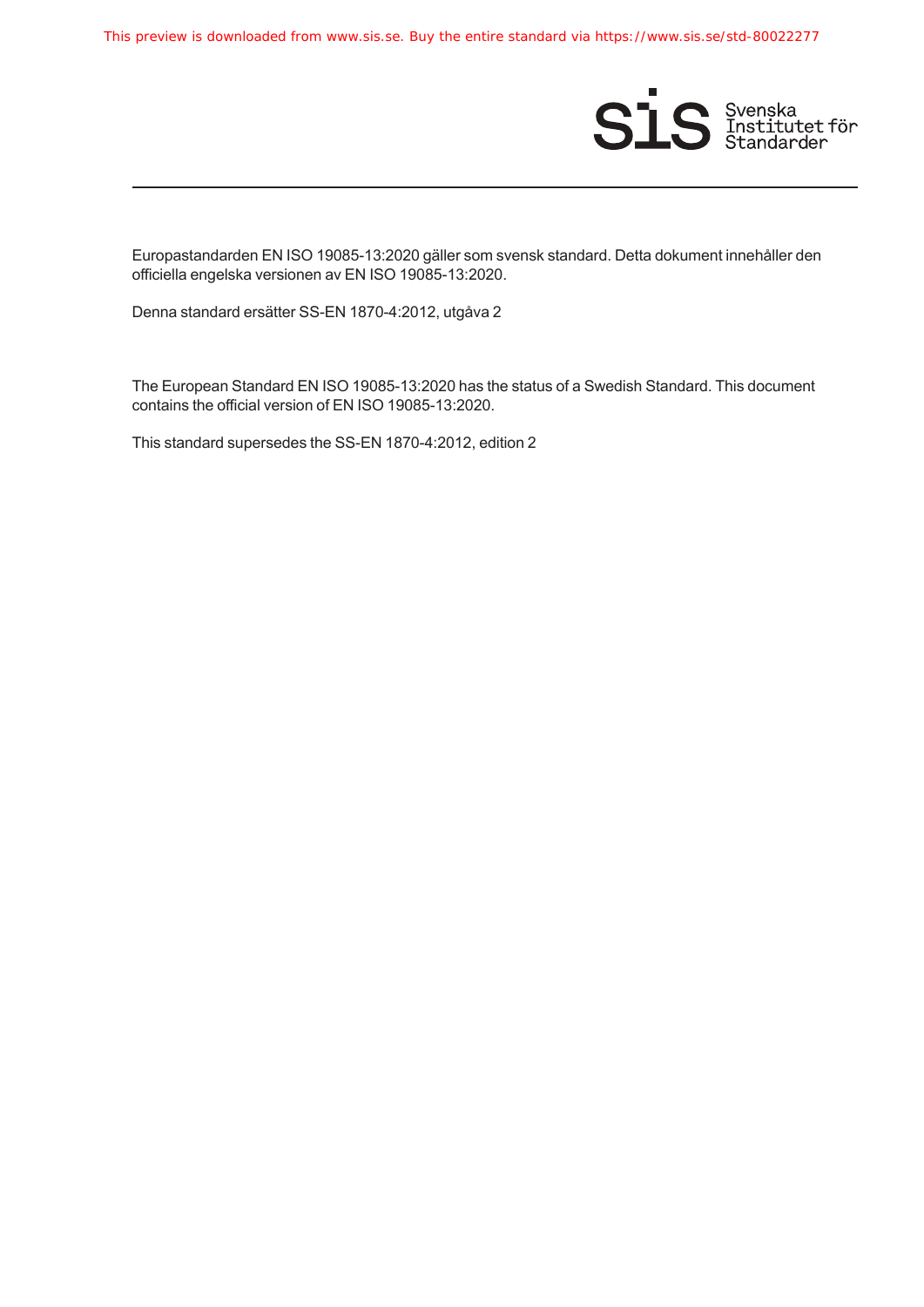This preview is downloaded from www.sis.se. Buy the entire standard via https://www.sis.se/std-80022277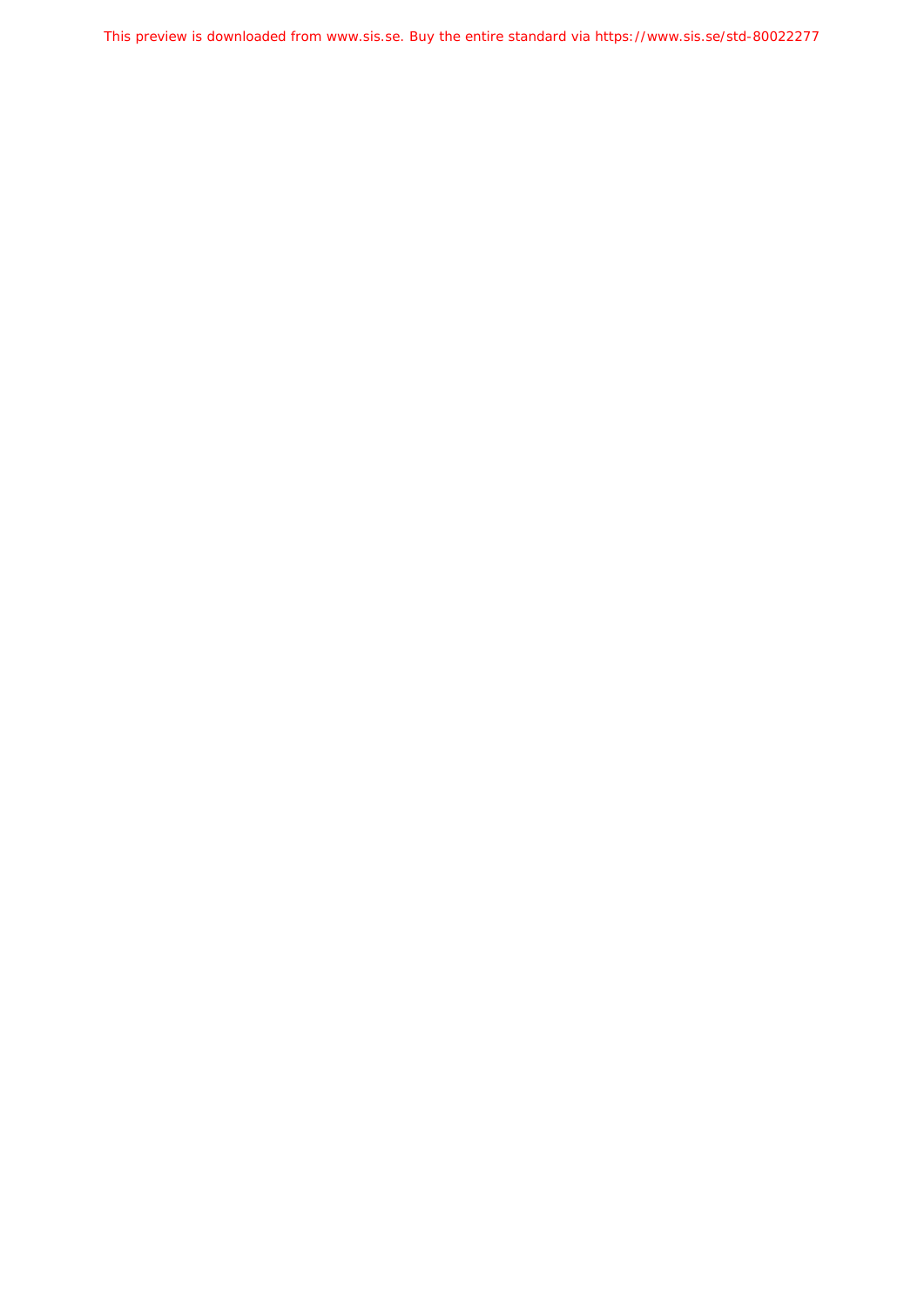#### EUROPEAN STANDARD

# **EN ISO 19085-13**

### NORME EUROPÉENNE

#### EUROPÄISCHE NORM

May 2020

ICS 13.110; 79.120.10 Supersedes EN 1870-4:2012

English Version

#### Woodworking machines - Safety - Part 13: Multi-blade rip sawing machines with manual loading and/or unloading (ISO 19085-13:2020)

Machines à bois - Sécurité - Partie 13: Déligneuses multi-lames à chargement et/ou déchargement manuel (ISO 19085-13:2020)

Holzbearbeitungsmaschinen - Sicherheit - Teil 13: Mehrblattkreissägemaschinen für Längsschnitt mit Handbeschickung und/ oder Handentnahme (ISO 19085-13:2020)

This European Standard was approved by CEN on 24 April 2020.

CEN members are bound to comply with the CEN/CENELEC Internal Regulations which stipulate the conditions for giving this European Standard the status of a national standard without any alteration. Up-to-date lists and bibliographical references concerning such national standards may be obtained on application to the CEN-CENELEC Management Centre or to any CEN member.

This European Standard exists in three official versions (English, French, German). A version in any other language made by translation under the responsibility of a CEN member into its own language and notified to the CEN-CENELEC Management Centre has the same status as the official versions.

CEN members are the national standards bodies of Austria, Belgium, Bulgaria, Croatia, Cyprus, Czech Republic, Denmark, Estonia, Finland, France, Germany, Greece, Hungary, Iceland, Ireland, Italy, Latvia, Lithuania, Luxembourg, Malta, Netherlands, Norway, Poland, Portugal, Republic of North Macedonia, Romania, Serbia, Slovakia, Slovenia, Spain, Sweden, Switzerland, Turkey and United Kingdom.



EUROPEAN COMMITTEE FOR STANDARDIZATION COMITÉ EUROPÉEN DE NORMALISATION EUROPÄISCHES KOMITEE FÜR NORMUNG

**CEN-CENELEC Management Centre: Avenue Marnix 17, B-1000 Brussels**

© 2020 CEN All rights of exploitation in any form and by any means reserved Ref. No. EN ISO 19085-13:2020: E worldwide for CEN national Members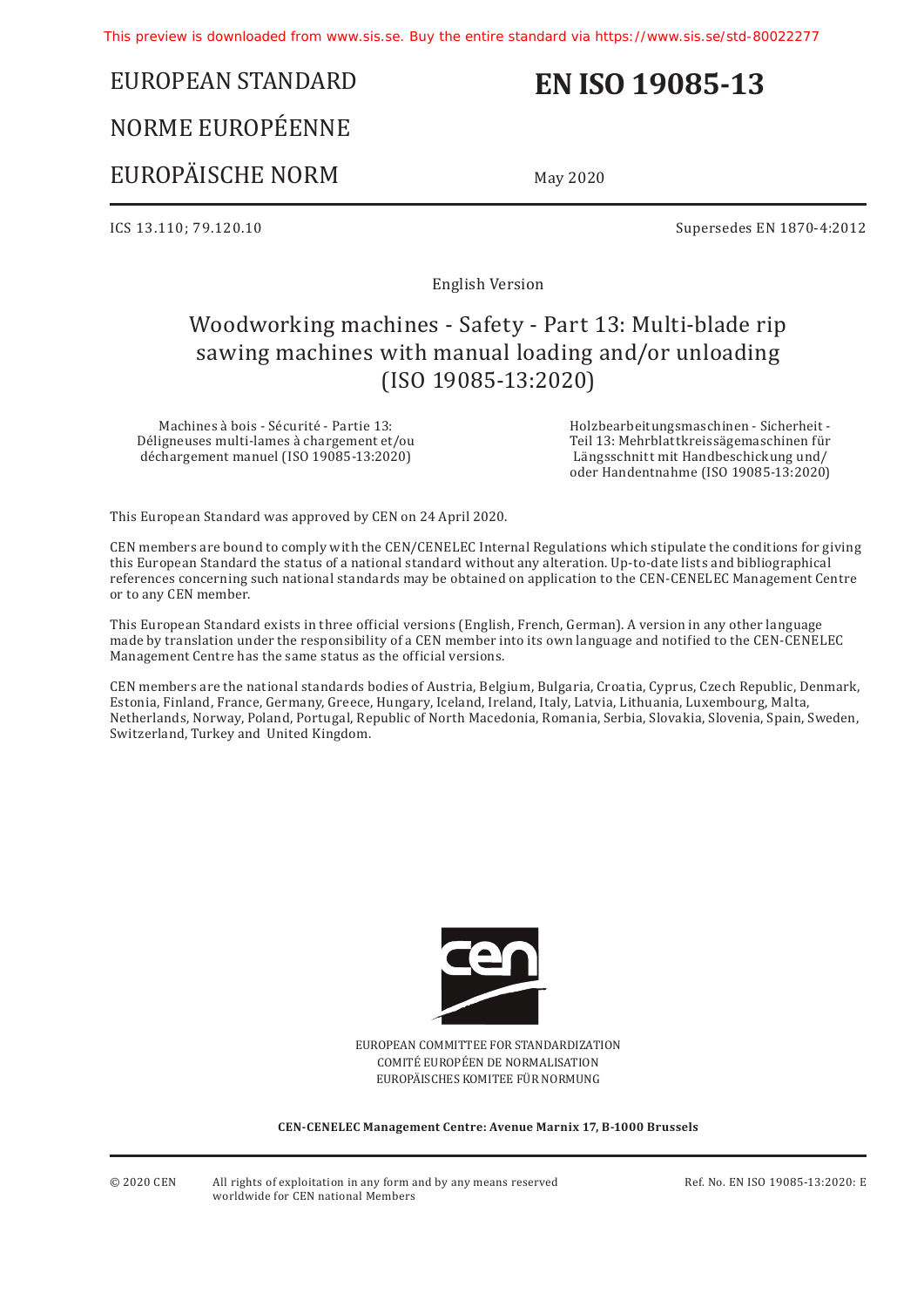## **Contents**

| 1<br>2<br>3<br>4<br>5<br>5.1<br>5.2<br>5.3<br>5.4<br>5.4.1<br>5.4.2<br>5.4.3<br>5.4.4<br>5.5<br>5.6<br>5.6.1 |
|--------------------------------------------------------------------------------------------------------------|
|                                                                                                              |
|                                                                                                              |
|                                                                                                              |
|                                                                                                              |
|                                                                                                              |
|                                                                                                              |
|                                                                                                              |
|                                                                                                              |
|                                                                                                              |
|                                                                                                              |
|                                                                                                              |
|                                                                                                              |
|                                                                                                              |
|                                                                                                              |
|                                                                                                              |
|                                                                                                              |
|                                                                                                              |
|                                                                                                              |
| 5.6.2                                                                                                        |
| 5.6.3                                                                                                        |
| 5.6.4                                                                                                        |
| 5.7                                                                                                          |
| 5.7.1                                                                                                        |
| 5.7.2                                                                                                        |
| 5.7.3                                                                                                        |
| 5.8                                                                                                          |
| 5.9                                                                                                          |
| 5.10                                                                                                         |
| 5.11                                                                                                         |
| 5.12                                                                                                         |
| 5.13                                                                                                         |
| Safety requirements and measures for protection against mechanical hazards<br>.11<br>6                       |
| 6.1                                                                                                          |
| 6.1.1                                                                                                        |
| 6.1.2                                                                                                        |
| 6.2                                                                                                          |
| 6.3<br>6.3.1                                                                                                 |
| 6.3.2                                                                                                        |
| 6.3.3                                                                                                        |
| 6.3.4                                                                                                        |
| 6.4                                                                                                          |
| 6.4.1                                                                                                        |
| 6.4.2                                                                                                        |
| 6.4.3                                                                                                        |
| 6.5                                                                                                          |
| 6.5.1                                                                                                        |
| 6.5.2                                                                                                        |
| 6.5.3                                                                                                        |
| 6.5.4                                                                                                        |
| 6.5.5                                                                                                        |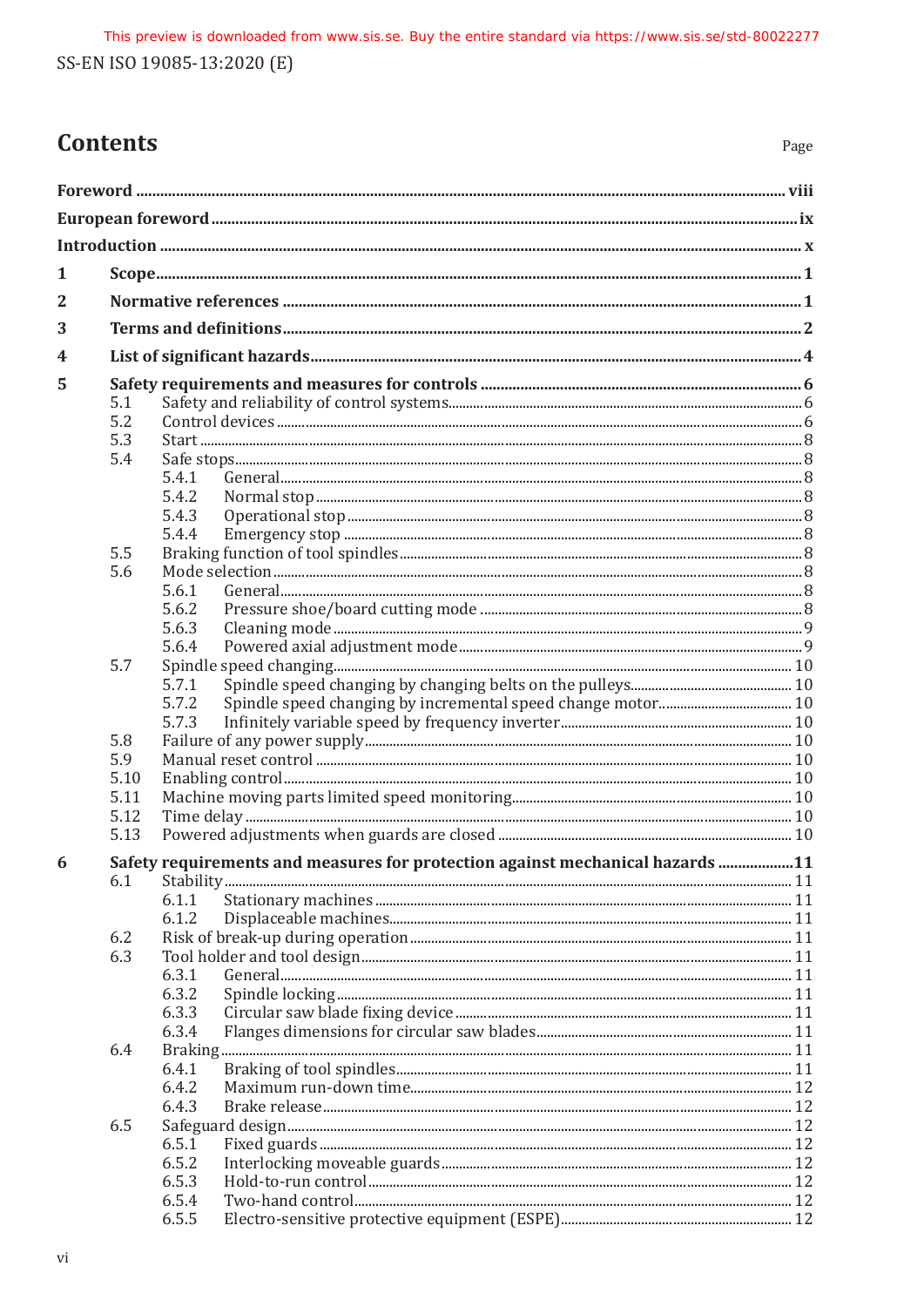| 6.6<br>6.6.1<br>6.6.2<br>6.6.3<br>6.6.4<br>6.7<br>6.8<br>6.9<br>6.9.1<br>6.9.2<br>6.9.3<br>6.9.4<br>6.10<br>7<br>7.1<br>7.2<br>7.2.1<br>7.2.2<br>7.3<br>7.4<br>7.4.1<br>7.4.2<br>7.5<br>7.6<br>7.7<br>7.8<br>7.9<br>7.10<br>7.11<br>7.12<br>7.13<br>7.14<br>8.1<br>Marking<br>8.2<br>8.2.1<br>8.2.2<br>8.3<br>8.3.1<br>8.3.2<br>Annex E (normative) Noise emission measurement for machines not in ISO 7960:199535<br>Annex F (normative) Test for the anti-splinter system on machines with one chain conveyor36<br>Annex ZA (informative) Relationship between this European Standard and the essential |   |       |  |
|-----------------------------------------------------------------------------------------------------------------------------------------------------------------------------------------------------------------------------------------------------------------------------------------------------------------------------------------------------------------------------------------------------------------------------------------------------------------------------------------------------------------------------------------------------------------------------------------------------------|---|-------|--|
|                                                                                                                                                                                                                                                                                                                                                                                                                                                                                                                                                                                                           |   |       |  |
|                                                                                                                                                                                                                                                                                                                                                                                                                                                                                                                                                                                                           |   |       |  |
|                                                                                                                                                                                                                                                                                                                                                                                                                                                                                                                                                                                                           |   |       |  |
|                                                                                                                                                                                                                                                                                                                                                                                                                                                                                                                                                                                                           |   |       |  |
|                                                                                                                                                                                                                                                                                                                                                                                                                                                                                                                                                                                                           |   |       |  |
|                                                                                                                                                                                                                                                                                                                                                                                                                                                                                                                                                                                                           |   |       |  |
|                                                                                                                                                                                                                                                                                                                                                                                                                                                                                                                                                                                                           |   |       |  |
|                                                                                                                                                                                                                                                                                                                                                                                                                                                                                                                                                                                                           |   |       |  |
|                                                                                                                                                                                                                                                                                                                                                                                                                                                                                                                                                                                                           |   |       |  |
| Safety requirements and measures for protection against other hazards28<br>.29                                                                                                                                                                                                                                                                                                                                                                                                                                                                                                                            |   |       |  |
|                                                                                                                                                                                                                                                                                                                                                                                                                                                                                                                                                                                                           |   |       |  |
|                                                                                                                                                                                                                                                                                                                                                                                                                                                                                                                                                                                                           |   |       |  |
|                                                                                                                                                                                                                                                                                                                                                                                                                                                                                                                                                                                                           |   |       |  |
|                                                                                                                                                                                                                                                                                                                                                                                                                                                                                                                                                                                                           |   |       |  |
|                                                                                                                                                                                                                                                                                                                                                                                                                                                                                                                                                                                                           | 8 |       |  |
|                                                                                                                                                                                                                                                                                                                                                                                                                                                                                                                                                                                                           |   |       |  |
|                                                                                                                                                                                                                                                                                                                                                                                                                                                                                                                                                                                                           |   |       |  |
|                                                                                                                                                                                                                                                                                                                                                                                                                                                                                                                                                                                                           |   |       |  |
|                                                                                                                                                                                                                                                                                                                                                                                                                                                                                                                                                                                                           |   |       |  |
|                                                                                                                                                                                                                                                                                                                                                                                                                                                                                                                                                                                                           |   |       |  |
|                                                                                                                                                                                                                                                                                                                                                                                                                                                                                                                                                                                                           |   |       |  |
|                                                                                                                                                                                                                                                                                                                                                                                                                                                                                                                                                                                                           |   |       |  |
|                                                                                                                                                                                                                                                                                                                                                                                                                                                                                                                                                                                                           |   |       |  |
|                                                                                                                                                                                                                                                                                                                                                                                                                                                                                                                                                                                                           |   |       |  |
|                                                                                                                                                                                                                                                                                                                                                                                                                                                                                                                                                                                                           |   |       |  |
|                                                                                                                                                                                                                                                                                                                                                                                                                                                                                                                                                                                                           |   |       |  |
|                                                                                                                                                                                                                                                                                                                                                                                                                                                                                                                                                                                                           |   |       |  |
|                                                                                                                                                                                                                                                                                                                                                                                                                                                                                                                                                                                                           |   |       |  |
|                                                                                                                                                                                                                                                                                                                                                                                                                                                                                                                                                                                                           |   |       |  |
|                                                                                                                                                                                                                                                                                                                                                                                                                                                                                                                                                                                                           |   |       |  |
|                                                                                                                                                                                                                                                                                                                                                                                                                                                                                                                                                                                                           |   |       |  |
|                                                                                                                                                                                                                                                                                                                                                                                                                                                                                                                                                                                                           |   |       |  |
|                                                                                                                                                                                                                                                                                                                                                                                                                                                                                                                                                                                                           |   |       |  |
|                                                                                                                                                                                                                                                                                                                                                                                                                                                                                                                                                                                                           |   |       |  |
|                                                                                                                                                                                                                                                                                                                                                                                                                                                                                                                                                                                                           |   |       |  |
|                                                                                                                                                                                                                                                                                                                                                                                                                                                                                                                                                                                                           |   |       |  |
|                                                                                                                                                                                                                                                                                                                                                                                                                                                                                                                                                                                                           |   |       |  |
|                                                                                                                                                                                                                                                                                                                                                                                                                                                                                                                                                                                                           |   |       |  |
|                                                                                                                                                                                                                                                                                                                                                                                                                                                                                                                                                                                                           |   |       |  |
|                                                                                                                                                                                                                                                                                                                                                                                                                                                                                                                                                                                                           |   |       |  |
|                                                                                                                                                                                                                                                                                                                                                                                                                                                                                                                                                                                                           |   |       |  |
|                                                                                                                                                                                                                                                                                                                                                                                                                                                                                                                                                                                                           |   |       |  |
|                                                                                                                                                                                                                                                                                                                                                                                                                                                                                                                                                                                                           |   |       |  |
|                                                                                                                                                                                                                                                                                                                                                                                                                                                                                                                                                                                                           |   |       |  |
|                                                                                                                                                                                                                                                                                                                                                                                                                                                                                                                                                                                                           |   | 6.5.6 |  |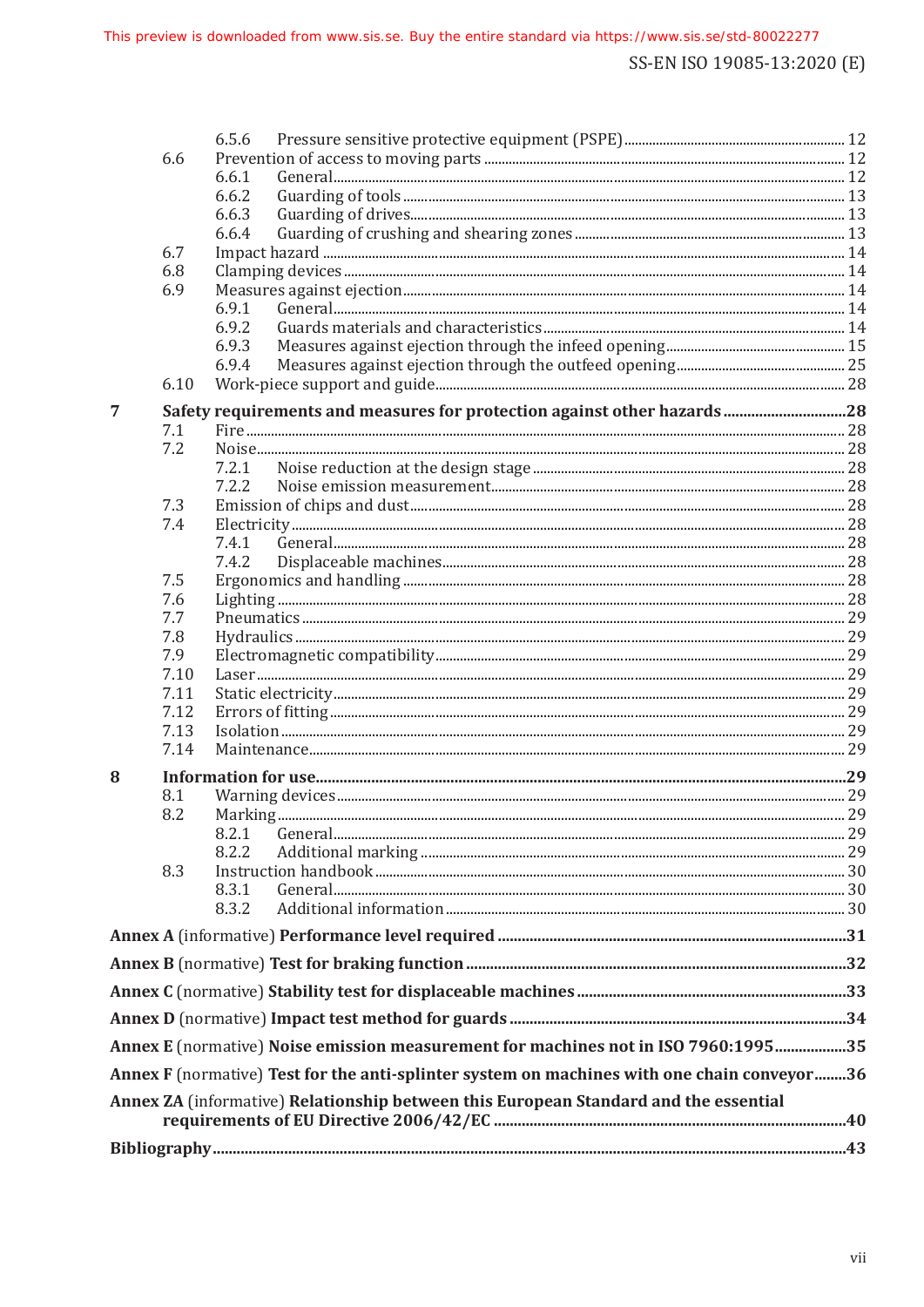### **Foreword**

ISO (the International Organization for Standardization) is a worldwide federation of national standards bodies (ISO member bodies). The work of preparing International Standards is normally carried out through ISO technical committees. Each member body interested in a subject for which a technical committee has been established has the right to be represented on that committee. International organizations, governmental and non-governmental, in liaison with ISO, also take part in the work. ISO collaborates closely with the International Electrotechnical Commission (IEC) on all matters of electrotechnical standardization.

The procedures used to develop this document and those intended for its further maintenance are described in the ISO/IEC Directives, Part 1. In particular, the different approval criteria needed for the different types of ISO documents should be noted. This document was drafted in accordance with the editorial rules of the ISO/IEC Directives, Part 2 (see [www.iso.org/directives\)](https://www.iso.org/directives-and-policies.html).

Attention is drawn to the possibility that some of the elements of this document may be the subject of patent rights. ISO shall not be held responsible for identifying any or all such patent rights. Details of any patent rights identified during the development of the document will be in the Introduction and/or on the ISO list of patent declarations received (see [www.iso.org/patents](https://www.iso.org/iso-standards-and-patents.html)).

Any trade name used in this document is information given for the convenience of users and does not constitute an endorsement.

For an explanation of the voluntary nature of standards, the meaning of ISO specific terms and expressions related to conformity assessment, as well as information about ISO's adherence to the World Trade Organization (WTO) principles in the Technical Barriers to Trade (TBT) see [www.iso.org/](https://www.iso.org/foreword-supplementary-information.html) [iso/foreword.html.](https://www.iso.org/foreword-supplementary-information.html)

This document was prepared by Technical Committee ISO/TC 39, *Machine tools*, Subcommittee SC 4, *Woodworking machines,* in collaboration with the European Committee for Standardization (CEN) Technical Committee CEN/TC 142, *Woodworking machines – Safety,* in accordance with the Agreement on technical cooperation between ISO and CEN (Vienna Agreement).

Any feedback or questions on this document should be directed to the user's national standards body. A complete listing of these bodies can be found at [www.iso.org/members.html.](https://www.iso.org/members.html)

This document is intended to be used in conjunction with ISO 19085-1:2017, which gives requirements common to different machine types.

A list of all parts in the ISO 19085 series can be found on the ISO website.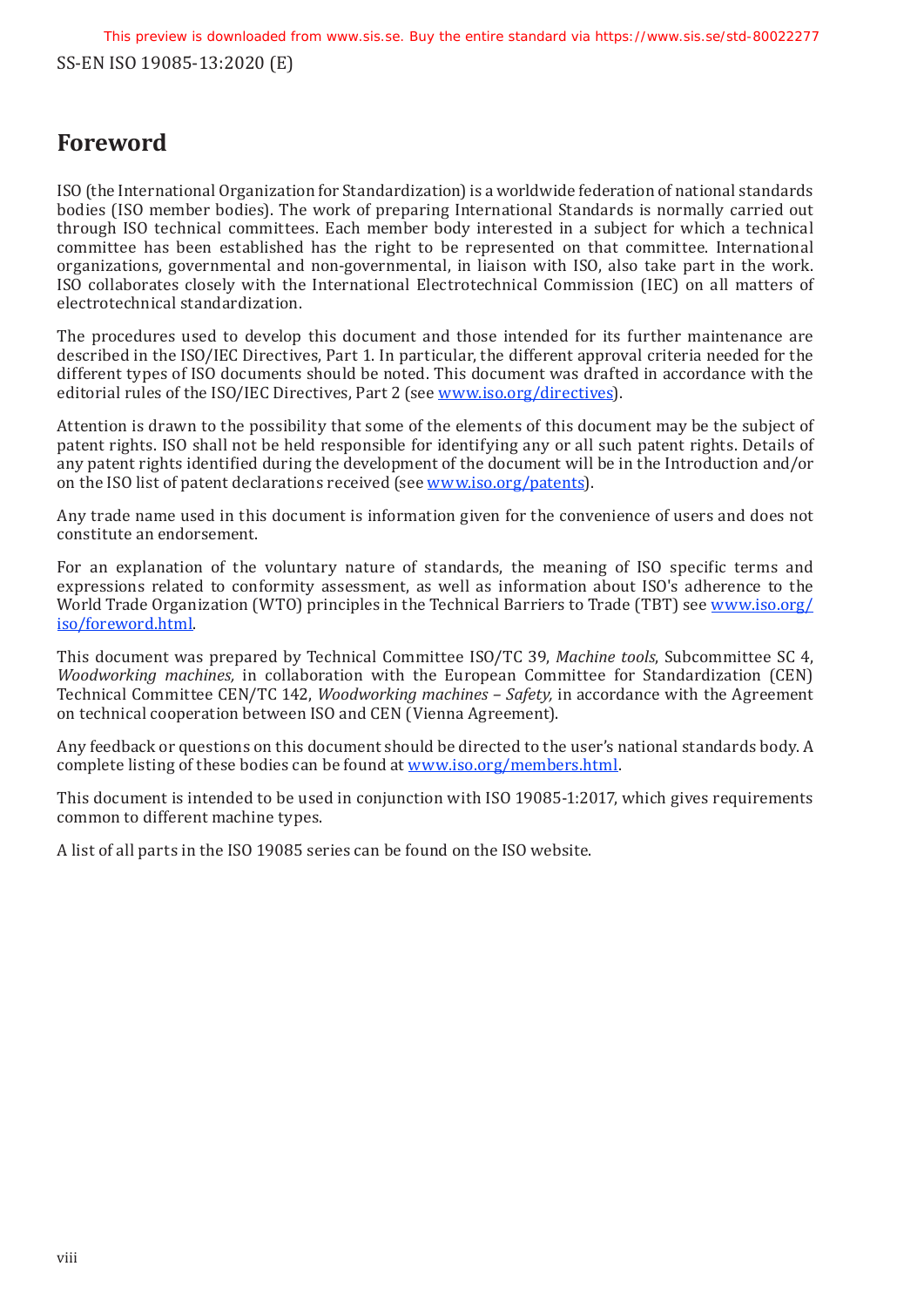### **European foreword**

This document (EN ISO 19085-13:2020) has been prepared by Technical Committee ISO/TC 39 "Machine tools" in collaboration with Technical Committee CEN/TC 142 "Woodworking machines - Safety" the secretariat of which is held by UNI.

This European Standard shall be given the status of a national standard, either by publication of an identical text or by endorsement, at the latest by November 2020, and conflicting national standards shall be withdrawn at the latest by November 2020.

Attention is drawn to the possibility that some of the elements of this document may be the subject of patent rights. CEN shall not be held responsible for identifying any or all such patent rights.

This document supersedes EN 1870-4:2012.

This document has been prepared under a mandate given to CEN by the European Commission and the European Free Trade Association, and supports essential requirements of EU Directive(s).

For the relationship with EU Directive(s) see informative Annex ZA, which is an integral part of this document.

According to the CEN-CENELEC Internal Regulations, the national standards organizations of the following countries are bound to implement this European Standard: Austria, Belgium, Bulgaria, Croatia, Cyprus, Czech Republic, Denmark, Estonia, Finland, France, Germany, Greece, Hungary, Iceland, Ireland, Italy, Latvia, Lithuania, Luxembourg, Malta, Netherlands, Norway, Poland, Portugal, Republic of North Macedonia, Romania, Serbia, Slovakia, Slovenia, Spain, Sweden, Switzerland, Turkey and the United Kingdom.

#### **Endorsement notice**

The text of ISO 19085-13:2020 has been approved by CEN as EN ISO 19085-13:2020 without any modification.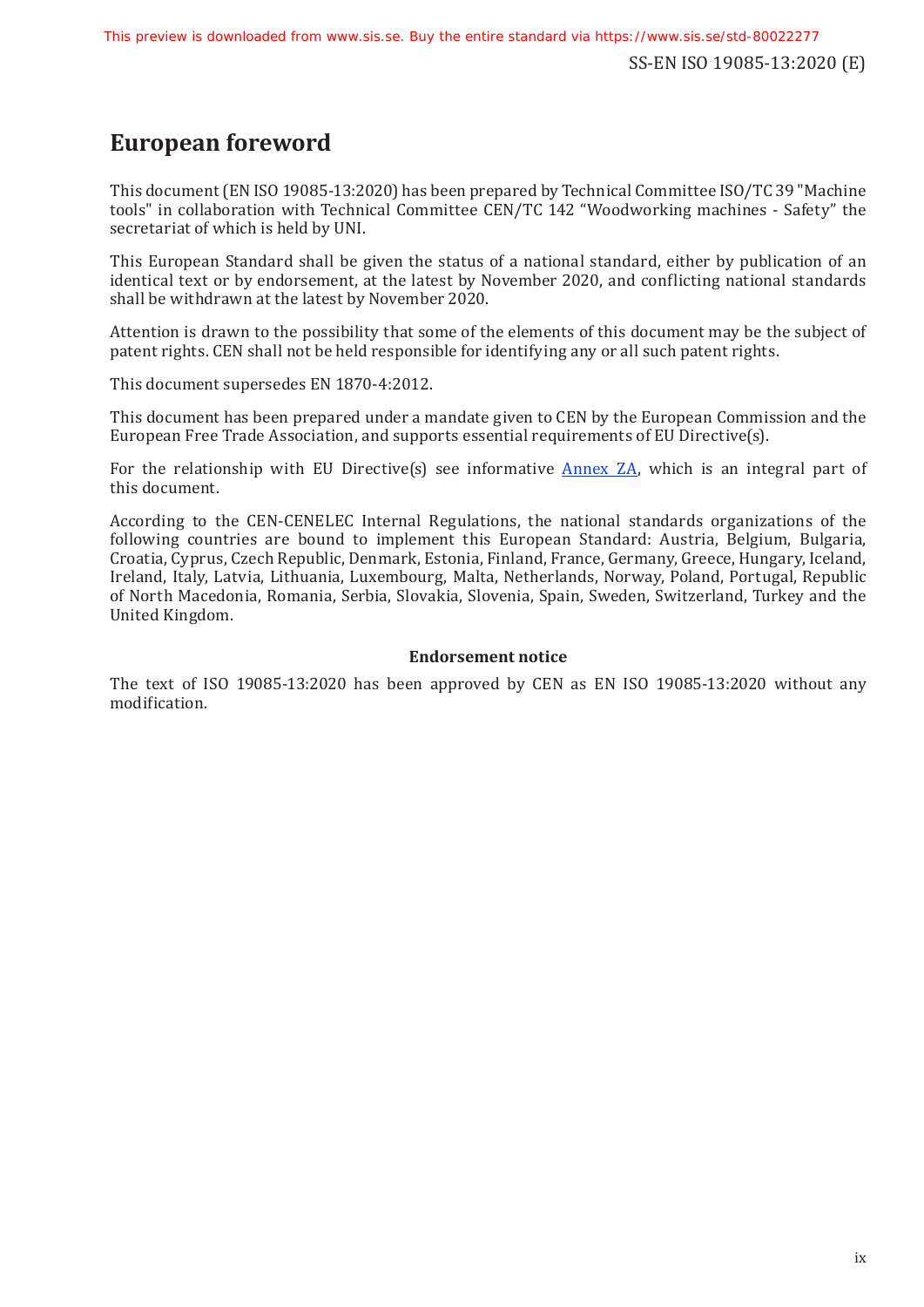### **Introduction**

The ISO 19085 series of International Standards provides technical safety requirements for the design and construction of woodworking machinery. It concerns designers, manufacturers, suppliers and importers of the machines specified in the Scope. It also includes a list of informative items that the manufacturer will need to give to the user.

This document is a type-C standard as stated in ISO 12100.

The machinery concerned and the extent to which hazards, hazardous situations or hazardous events are covered are indicated in the Scope of this document.

When requirements of this type-C standard are different from those which are stated in type-A or type-B standards, the requirements of this type-C standard take precedence over the requirements of the other standards for machines that have been designed and built according to the requirements of this type-C standard.

The full set of requirements for a particular type of woodworking machine are those given in the part of ISO 19085 applicable to that type, together with the relevant requirements from ISO 19085-1:2017, to the extent specified in the Scope of the applicable part of ISO 19085.

As far as possible, in parts of ISO 19085 other than ISO 19085-1:2017, safety requirements are referenced to the relevant sections of ISO 19085-1:2017, to avoid repetition and reduce their length. The other parts contain replacements and additions to the common requirements given in ISO 19085-1:2017.

Thus, Clauses 5, 6, 7 and 8 with their subclauses and the annexes of this part can either

- confirm as a whole,
- confirm with additions,
- exclude in total, or
- replace with specific text

the corresponding subclauses or annexes of ISO 19085-1:2017.

This interrelation is indicated in the first paragraph of each subclause right after the title by one of the following statements:

- "ISO 19085‑1:2017, [subclause/Annex], applies.";
- "ISO 19085-1:2017, [subclause/Annex], applies with the following additions." or "ISO 19085-1:2017, [subclause/Annex], applies with the following additions, subdivided into further specific subclauses.";
- "ISO 19085-1:2017, [subclause/Annex], does not apply.";
- "ISO 19085-1:2017, [subclause/Annex], is replaced by the following text." or "ISO 19085-1:2017, [subclause/Annex], is replaced by the following text, subdivided into further specific subclauses.".

Specific subclauses and annexes in this document without correspondent in ISO 19085-1:2017 are indicated by the introductory sentence: "Subclause/Annex specific to this document.".

Clauses 1, 2 and 4 replace the correspondent clauses of ISO 19085-1:2017, with no need for indication since they are specific to each part of the series.

NOTE Requirements for tools are given in EN 847-1:2017.